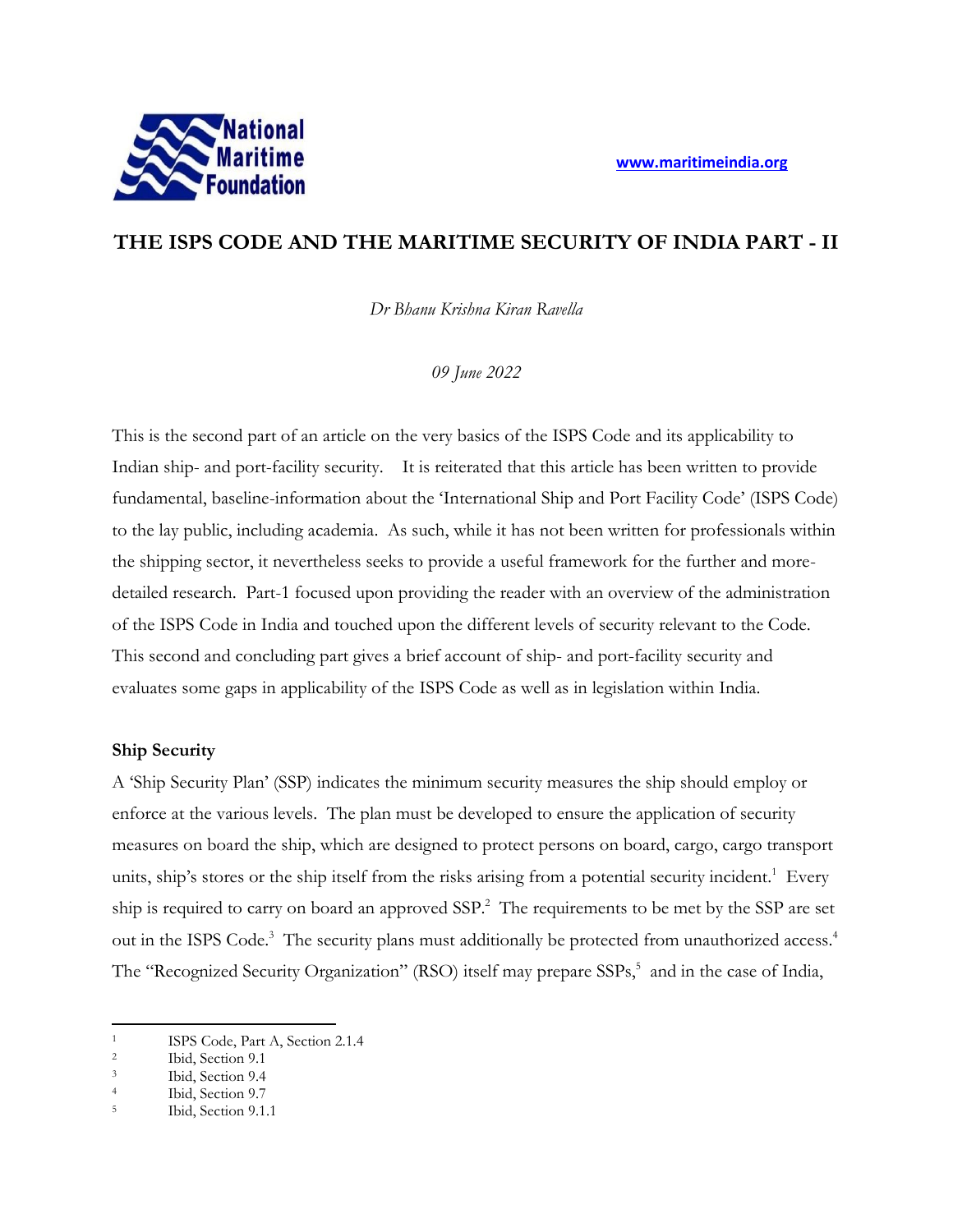the government may also entrust the review, approval, and execution of SSPs to the RSO.<sup>6</sup> This option notwithstanding, shipping companies are obligated to appoint a 'Company Security Officer' (CSO), who is based ashore and a 'Ship Security Officer' (SSO), who is placed aboard each ship. The CSO is required to check that ships conduct regular 'Ship Security Assessments' (SSA), and these SSAs then guide the development of the SSP.<sup>7</sup> The ISPS Code itself provides guidance on the basic requirements of an SSA.<sup>8</sup> Although the RSO may itself carry out SSAs,<sup>9</sup> specific responsibility to ensure that SSAs have, indeed, been diligently carried out vests with the CSO.<sup>10</sup> Each SSA should take existing security measures to be a base-reference and, using this reference, must thereafter assess all possible risks involving persons, activities, services and operations. SSAs are included with security surveys and other elements listed in the ISPS Code, such as key shipboard operations, and possible threats and weaknesses, including human factors.<sup>11</sup>

Under special measures to enhance maritime security vis-à-vis the security of ships and of port facilities, all ships must be provided with a Ship Security Alert System (SSAS)<sup>12</sup> which, at the very basic level, would include onboard security equipment such as (inter alia) metal detectors for checking persons boarding the vessel. The SSAS is meant to alert the designated authority of the ship's Flag State whenever the security of the ship is under threat. Every Indian shipping company is obligated to provide each ship that it is operating with a SSAS.<sup>13</sup>

Every ship is subjected to prescribed control measures and compliance.<sup>14</sup> Thus, every ship subject to the ISPS Code is subject to verification to ensure that the security system and the associated security equipment of the ship are fully compliant with the requirements stipulated in Chapter XI-2 of SOLAS, Part A of the ISPS Code, and the approved SSP. The concerned administrative authority is required to carry out this verification and an International Ship Security Certificate (ISSC) or Interim International Ship Security Certificate.<sup>15</sup> is to be issued, for a period not exceeding

2

<sup>&</sup>lt;sup>6</sup> Ibid, Section 9.2.1

<sup>&</sup>lt;sup>7</sup> Ibid, Part B, Section 1.9<br><sup>8</sup> Ibid Section 8

<sup>8</sup> Ibid, Section 8

<sup>&</sup>lt;sup>9</sup> Ibid, Section 8

<sup>10</sup> Ibid, Part A, Section 8.2

<sup>&</sup>lt;sup>11</sup> Ibid, Section 8.4<br><sup>12</sup> SOLAS XI 2 Be

SOLAS XI-2, Regulation 6.1

<sup>13</sup> MS Act, Section 344 R

<sup>14</sup> Ibid, Section 344 S

<sup>15</sup> MS Act, Section 344 Q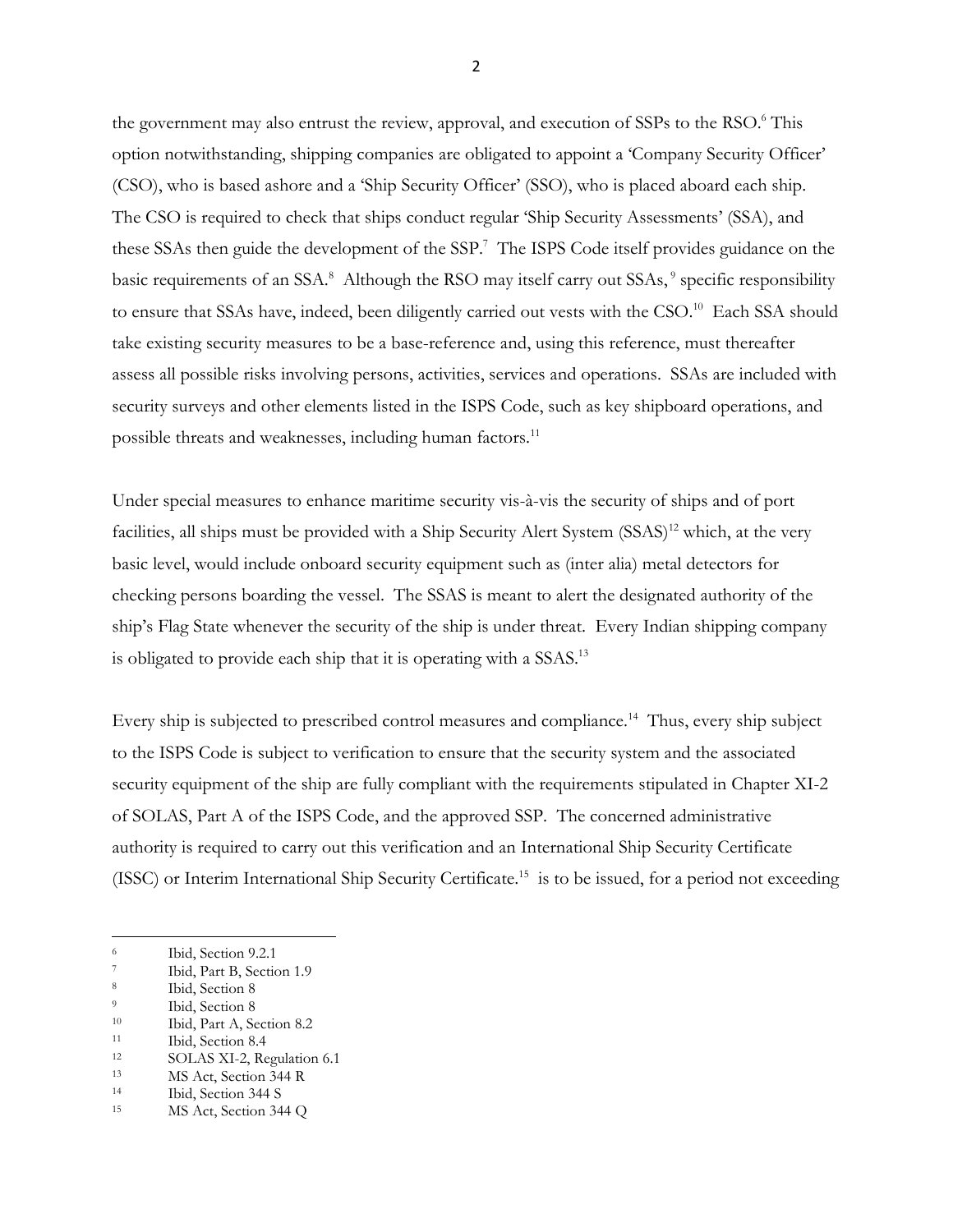five years, by the Directorate General of Shipping (DGS). 16 While the authority to issue an IS may be delegated — the issuance of ISSC, Ship Security Certificate (SSC) and the Continuous Synopsis Record (CSR) to Indian ships has, for example, been delegated to the concerned Registrars of Shipping<sup>17</sup> — the responsibility *per se* cannot and so, responsibility in respect of all Indian-flagged vessels remains vested solely in the Government of India.

### **Port Security**

Plans must also be developed to ensure the application of measures designed to protect the port facility itself, as also the ships, persons, cargo, cargo transport units, and ship-stores, located within the port facility, from the risks of a security incident.<sup>18</sup> In compliance with the provisions of the ISPS Code,<sup>19</sup> a Port Facility Security Assessment (PFSA) is required to be to be carried out by designated officers of the Indian Register of Shipping (IRS), taking into account inputs from national security agencies, with each PFSA being approved by the DGS.<sup>20</sup> A Port Facility Security Plan (PFSP) is then developed and maintained by Port Facility Security Officers (PFSO), on the basis of the PFSA and every such PFSP must make provisions for all three security levels.<sup>21</sup> The ISPS Code sets out the requirements of the  $PFSPs<sub>1</sub><sup>22</sup>$  which may be combined-with or made part of the overall port-security plans.<sup>23</sup> Obviously, PFSPs must be protected from unauthorised access or disclosure.<sup>24</sup> The Government of India may also allow a given PFSP to cover more than one port facility if the government feels that the operator, location, operations, equipment and design of the port facilities are similar. 25

To act as a security consultative body that remains involved in the continuous development and implementation of PFSPs, the DGS has formed committees, each comprising the PFSO of the port concerned, along with suitable representatives drawn from the Customs Department, the Narcotics Control Bureau (NCB), Central Intelligence Agencies (principally the IB), State Intelligence Agencies, the Central Industrial Security Force (CISF), the local police, the Immigration

<sup>16</sup> ISPS Code, Part A, Section. 19.3.1

DGS, Shipping Notices, M S Notice No. 1 S of 2014, Para 1, [https://www.dgshipping.gov.in/writereaddata/ShippingNotices/201409031235566323114note15\\_2014\\_nt.pdf](https://www.dgshipping.gov.in/writereaddata/ShippingNotices/201409031235566323114note15_2014_nt.pdf) <sup>18</sup> ISPS Code, Part A, Section. 2.1.5

3

<sup>19</sup>

Ibid, Section 15

<sup>&</sup>lt;sup>20</sup> DGS Circular, "ISPS and Maritime Security", ISPS Circular NT/ISPS/PFSP/02/2004, Para 2, <https://www.dgshipping.gov.in/Content/DGSCirculars.aspx?branchid=24>

<sup>&</sup>lt;sup>21</sup> ISPS Code, Part A, Section 16.1<br><sup>22</sup> Ibid Section 16.3

Ibid, Section 16.3

<sup>23</sup> Ibid, Section 16.5

<sup>&</sup>lt;sup>24</sup> Ibid, Section 16.8<br><sup>25</sup> Ibid Section 16.9

Ibid, Section 16.9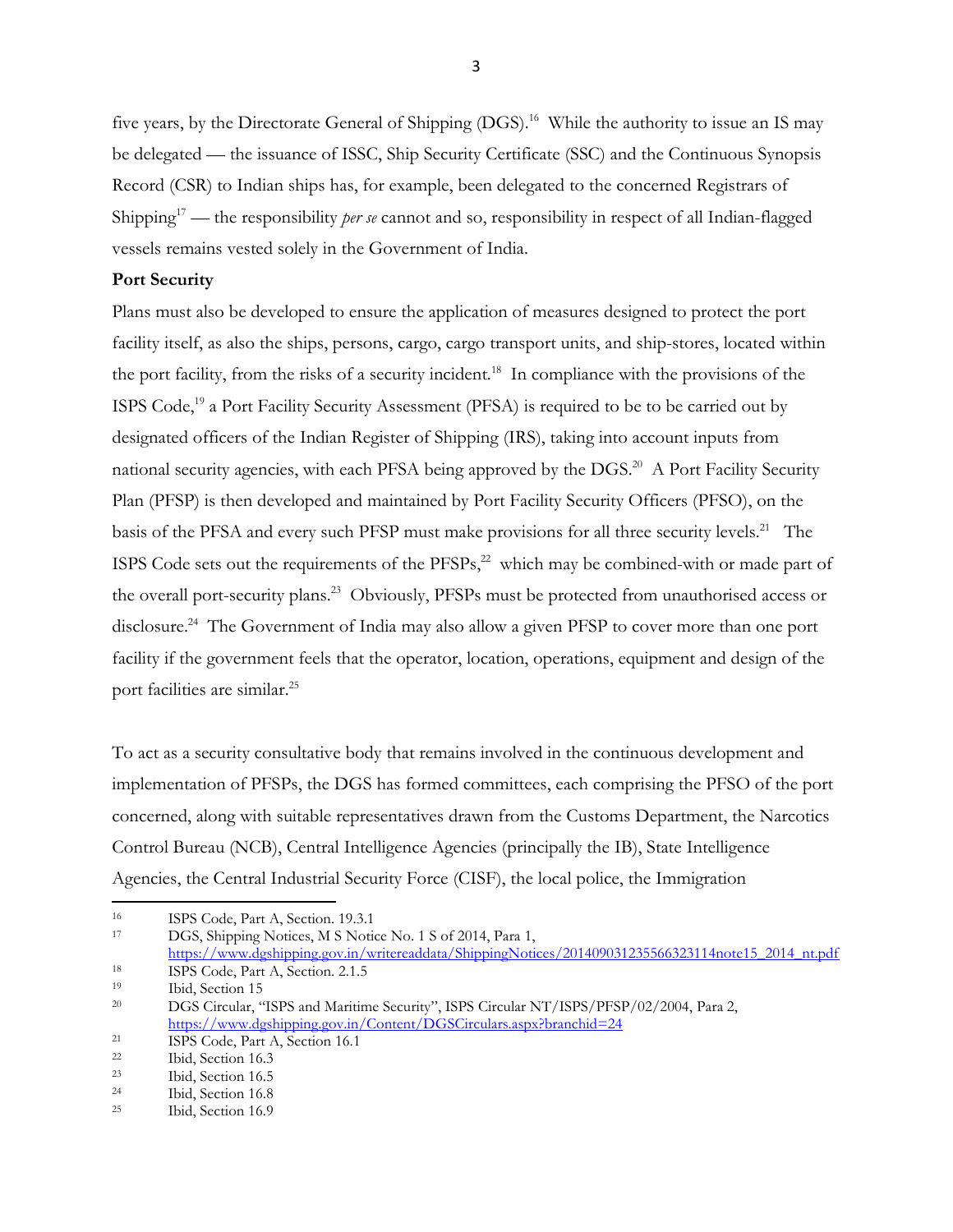Department, the Indian Navy, the Indian Coast Guard, and any other concerned agency of the state or central government, as deemed appropriate by the Chairman or CEO of the concerned port.<sup>26</sup>

It is, of course, quite obvious that with such an enhancement in security measures and restricted right of entry, Indian ports would be better able to handle vessel-clearance processes, while improving inter-agency and inter-departmental cooperation, and pave the way to a sharp reduction in port- or ship-related crimes. Nevertheless, the implementation of ISPS Code needs a significant number of security assessments and plans to be approved and this, in turn, requires coordination between public and private sectors and different government- as well as intergovernmental organisations, which itself leads to a number of challenges such as delays in obtaining clearance for ships and overcrowding at port entry-points. Such delays need to be minimised through proper regulations.

#### **Ship-Safety Aspects of the ISPS Code**

The International Ship Management Code (ISMC) for the safe operation of ships and for pollutionprevention, and the ISPS Code are interrelated. The IMO and Chapter IX of SOLAS have developed certain standards and procedures for the safe operation of ships, as also for the prevention of pollution.<sup>27</sup> A maritime navigation safety communications system, the Automatic Identification System (AIS), has been mandated by the IMO for all cargo ships of 300 gross tonnage and upwards that are on international voyages, cargo ships of 500 gross tonnage and upwards that are not on international voyages, and all passenger ships irrespective of size.<sup>28</sup> In India, however, fitment of AIS is compulsory on all vessels more than 15 NT.<sup>29</sup> The AIS automatically transmits vessel information, including identity, type, position, course, speed, navigational status, and other safety-related information, and this information is capable of being received by other ships and shore stations both, via line-of site radio communications as well as via satellite (the latter is known

<sup>&</sup>lt;sup>26</sup> DGS Circular No. 04 of 2022,  $\frac{\text{https://www.dgshipping.gov.in/}}{\text{Bayesian}}$ 

Resolution A.788 (19) of the IMO, [https://wwwcdn.imo.org/localresources/en/KnowledgeCentre/IndexofIMOResolutions/AssemblyDocumen](https://wwwcdn.imo.org/localresources/en/KnowledgeCentre/IndexofIMOResolutions/AssemblyDocuments/A.788(19).pdf) [ts/A.788\(19\).pdf](https://wwwcdn.imo.org/localresources/en/KnowledgeCentre/IndexofIMOResolutions/AssemblyDocuments/A.788(19).pdf)

<sup>28</sup> SOLAS Chapter V, Regulation 9

<sup>29</sup> DGS Circular No. NT/ISPS/2/2013 dated 14 May 2013. NT (net tonnage) is a method of calculation for how much cargo-space a ship has. <https://www.dgshipping.gov.in/writereaddata/ShippingNotices/201307221135218544921M20.pdf>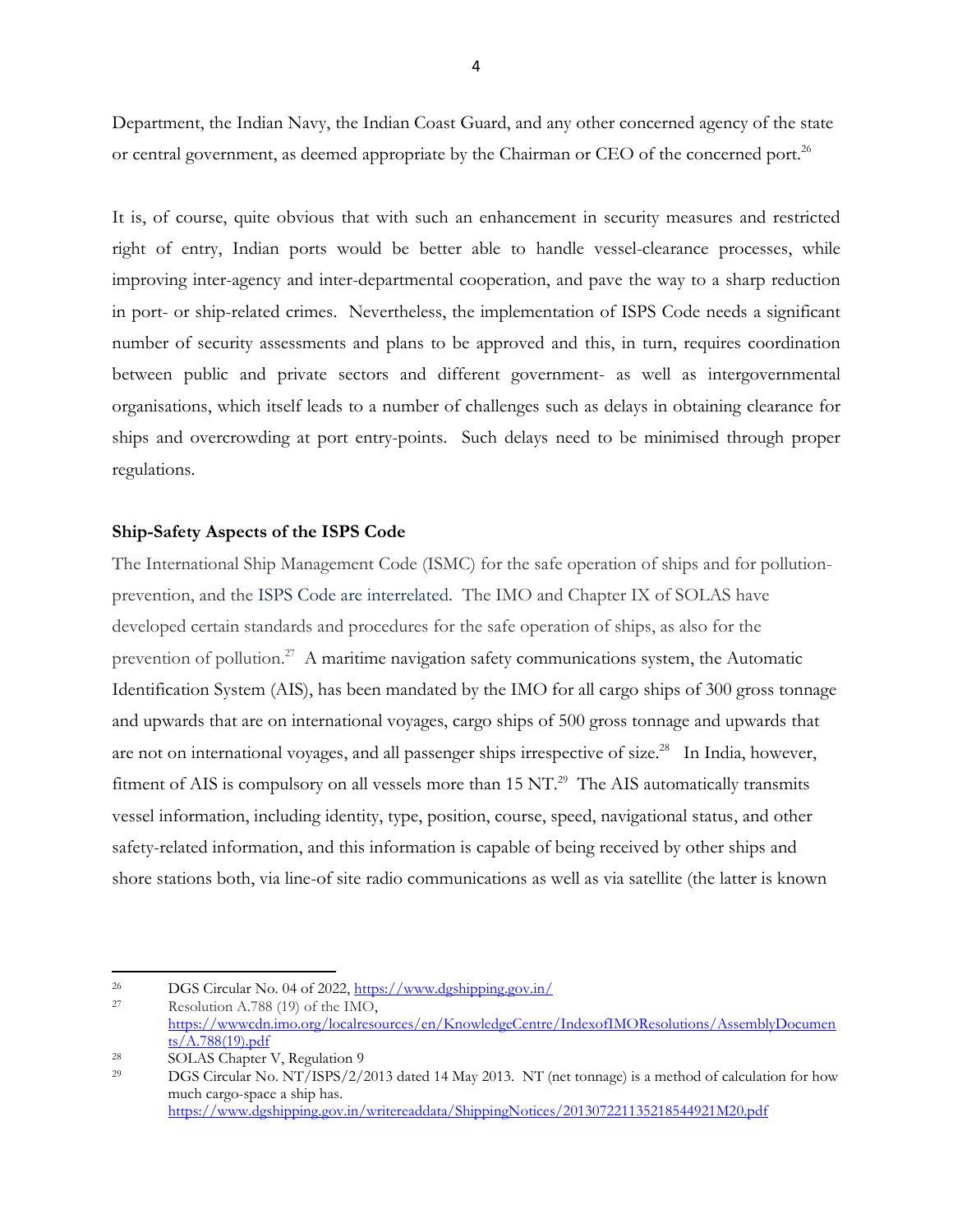as space-based AIS).<sup>30</sup> In addition, the Ship Identification Number has to be permanently marked in a visible place,<sup>31</sup> and the CSR has to be carried on board.<sup>32</sup> In compliance with extant regulations, the Shipping Corporation of India (SCI) has introduced its safety management system by setting up an International Safety Management (ISM) cell, which has developed, documented and structured certain norms and practices to be followed.<sup>33</sup>

Although the implementation of both Codes sometimes leads to a dilemma as to which is more important to uphold, both safety and security are equally critical within the maritime sector. Acts of piracy and other forms of maritime crime make ships insecure. Consequently, in case of a conflict between safety and security, safety prevails over security.<sup>34</sup>

## **Scope of ISPS Code**

The MS Act, in relation to the ISPS Code, applies to ships engaged in international carriage, including passenger ships and high-speed passenger craft; cargo ships, including high-speed craft of 500 gross tonnes and above; as also to mobile offshore units<sup>35</sup> and ports facilities serving such ships.<sup>36</sup> The Government of India may also extend the application of this provision to ports that are only occasionally required to serve ships on international voyages.<sup>37</sup> Warships, naval auxiliaries, and other ships owned or operated-by the Government of India for non-commercial service are excluded.<sup>38</sup> It is apparent that the MS Act does not apply to fishing vessels, cargo ships less than 500 tonnes, high-speed container vessels built prior to July 2001, and vessels not employed for international voyages. In the infamous terror attack in Mumbai in November of 2008, the terrorists travelled from Pakistan to Mumbai by boat, hijacked an Indian fishing trawler on the way, and landed in Mumbai in an inflatable dinghy.<sup>39</sup>

<sup>30</sup> Guidelines for the onboard operational use of shipborne \AIS, [https://wwwcdn.imo.org/localresources/en/KnowledgeCentre/IndexofIMOResolutions/AssemblyDocumen](https://wwwcdn.imo.org/localresources/en/KnowledgeCentre/IndexofIMOResolutions/AssemblyDocuments/A.917(22).pdf) [ts/A.917\(22\).pdf](https://wwwcdn.imo.org/localresources/en/KnowledgeCentre/IndexofIMOResolutions/AssemblyDocuments/A.917(22).pdf)

<sup>31</sup> Ibid, Regulation 3

 $32$  Ibid, Regulation 5<br> $33$  The Shipping Corr

<sup>33</sup> The Shipping Corporation of India Ltd., ISM Cell, https://www.shipindia.com/ism/ismpage/index

Safety4Sea, "Security Measures: A Brief Review of ISPS Code Implementation," [https://safety4sea.com/cm](https://safety4sea.com/cm-security-measures-a-brief-review-of-isps-code-implementation/)[security-measures-a-brief-review-of-isps-code-implementation/](https://safety4sea.com/cm-security-measures-a-brief-review-of-isps-code-implementation/)

<sup>35</sup> Merchant Shipping Act, 1958 as amended in 2004 (MS Act) Section 344J para 1(a)

 $\frac{36}{37}$  Ibid, Para 1(b)

<sup>37</sup> Ibid

<sup>38</sup> Ibid, Para (2)

<sup>39</sup> Nana Kwabena Boakye-Boampong, "The ISPS code: An Effective or Defective Maritime Security Tool?" https://www.linkedin.com/pulse/international-ship-port-facility-security-isps-code-effective-boakye